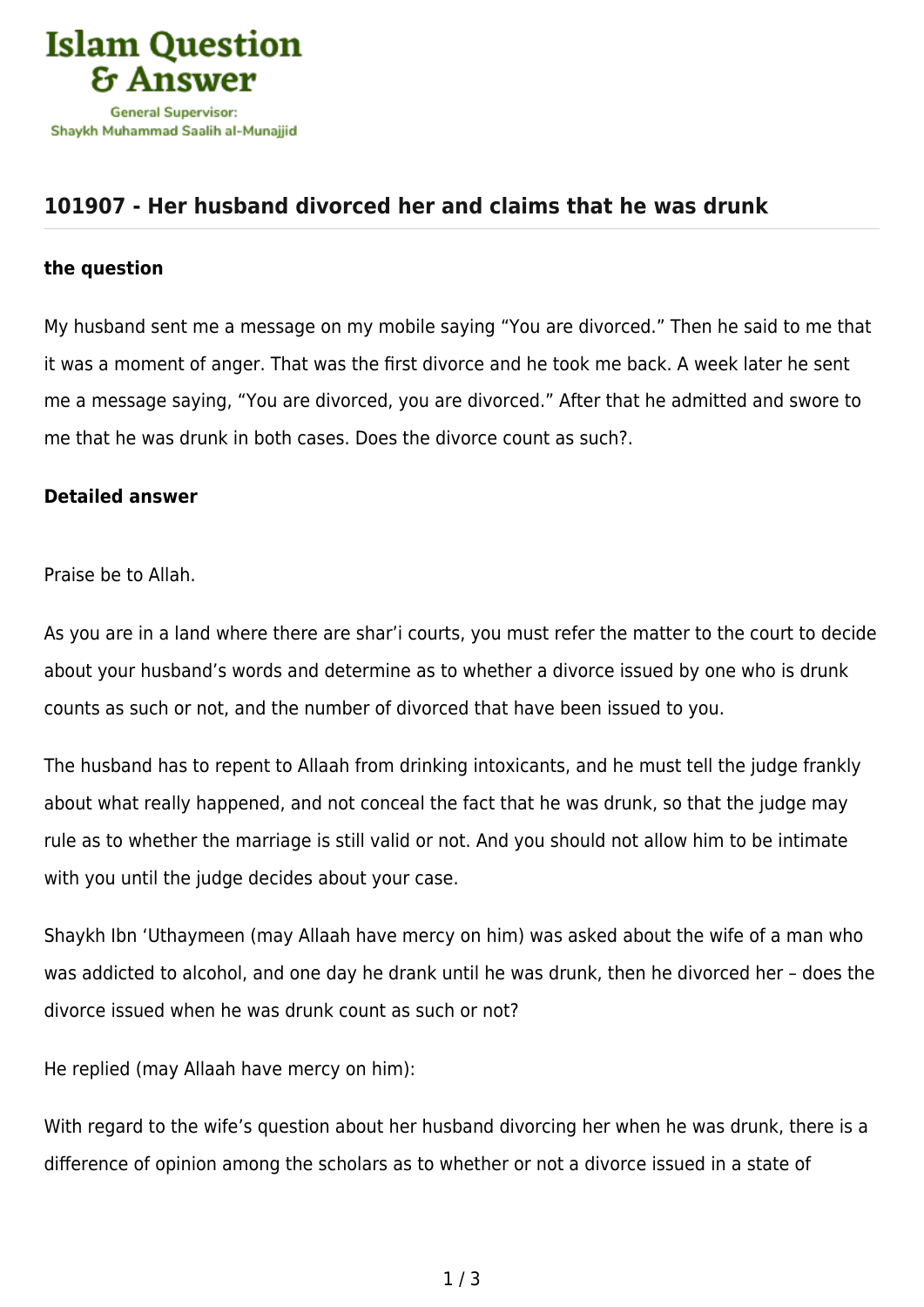

Shavkh Muhammad Saalih al-Munaiiid

intoxication counts as such. The well known view according to the Hanbali madhhab is that it does count as such, as a punishment to him for drinking, because this drinker is disobeying Allaah, may He be glorified and exalted, so his sin should not be accepted as a reason to be lenient and not let his divorce count as such. One of the scholars said: Rather a divorce issued by one who is drunk does not count as such, and this is what was narrated from the caliph 'Uthmaan ibn 'Affaan (may Allaah be pleased with him), and it is more in tune with the analogy of other cases, because the drunkard is not aware of what he is saying and does not realize what he is saying, so how can he be held to something that he was unaware of? Allaah says (interpretation of the meaning): "O you who believe! Approach not As-Salaah (the prayer) when you are in a drunken state until you know (the meaning) of what you utter" [al-Nisa' 4:43]. This indicates that the drunkard does not know what he is saying, so how can he be held to something he does not know?

 As for their saying that it is a punishment, the punishment for the one who drinks alcohol is only for himself; he is to be punished with the flogging that is mentioned in the Sunnah. If we punish him by making his divorce count as such, then in fact this punishment affects his wife too, as separation takes place, and she may have children, so the family is broken up and the harm affects people other than him. So the correct view is that the divorce of a drunkard does not count as such, and what he says should not be taken seriously, but nevertheless this case should referred to the shar'i court so that we may determine whether his wife should stay with him or separate from him, and the shar'i court may put an end to any difference of opinion. And Allaah is the Source of strength.

End quote from Fataawa Noor 'ala al-Darb.

He was also asked: What is the ruling on a man who divorces his wife when he is drunk, and he says that he was in a state of extreme intoxication, but he understood what he was saying. Does this divorce count as such?